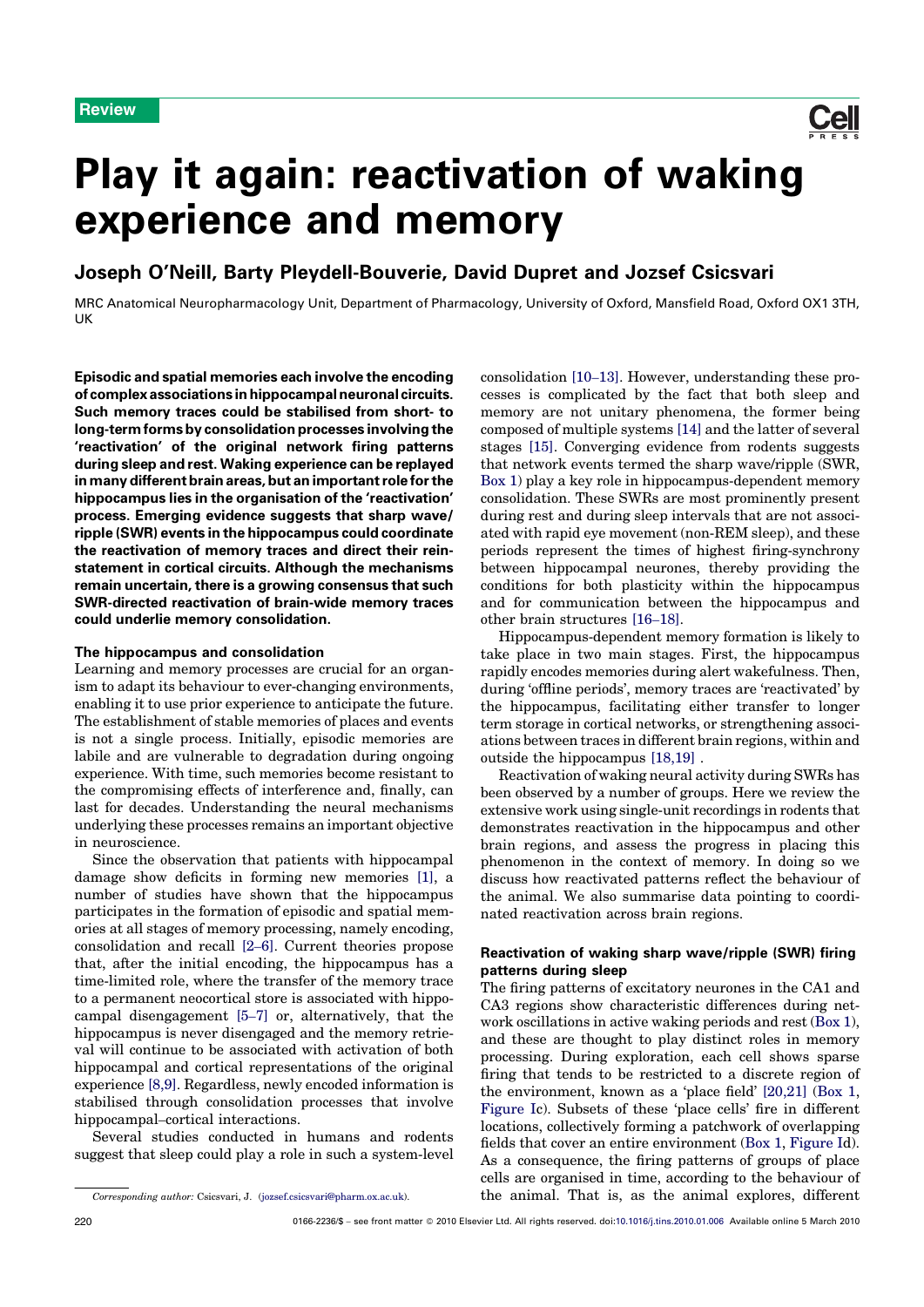### Box 1. Hippocampal firing patterns during exploration and sleep

Waking exploration and rest periods are accompanied by different patterns in the local field potential (LFP). During alert wakefulness and exploration, hippocampal LFP is marked by theta-band oscillations (5– 12 Hz, Figure Ia) (Ref. [94]). In rodents, sleep can be broadly subdivided into rapid eye-movement (REM) (that is again marked by theta oscillations) and non-REM epochs. Non-REM sleep is dominated by SWR events (Figure Ia,b). The two components of the SWR are the negative 'sharp waves' in the CA1 stratum radiatum [95] and the transient fast 'ripple oscillations' (150–250 Hz) in the CA1 pyramidal layer [16,21]. These events are initiated by the synchronous discharge of CA3 cells, that in turn promotes both ripple oscillations and the synchronous ( $\sim$ 5 fold increase in synchrony relative to theta epochs) discharge of cells in the CA1 (Refs [17,27,96,97]). Whereas both CA1 interneurones and pyramidal cells show a marked increase in firing rate, the increase in pyramidal cell firing is greater [97]. In turn, these events lead to depolarisation and increased network activity in the entorhinal cortex and subiculum [91,98], as well as coordinated firing across several brain regions. Although mainly characterised through rodent studies, SWR activity has also been identified in primates and humans, although at a slower frequency [99,100].



Figure I. Hippocampal network activity during waking and sleep periods in the rodent. (a) Illustration of network activity in the CA1 region of the hippocampus during exploration and non-REM (NREM) sleep [97]. Top traces: wide band (1 Hz – 5 kHz) and band-pass filtered local field potentials recorded in the pyramidal cell layer. The exploratory period is marked by rhythmic theta band activity (5–12 Hz, middle trace) whereas non-REM is accompanied by sporadic bursts of ripple oscillations (150–250 Hz, lower trace) [16,21]. The raster plots show the spike timing of simultaneously recorded CA1 pyramidal cells and interneurones during the two behavioural periods. The vertical lines indicate the action potential times of cells. Int, CA1 interneurons; Pyr, CA1 pyramidal cells. As described in Ref. [17], CA1 neurones show high synchrony clustered around ripple activity during sleep. (b) Wide band (1 Hz – 5 kHz) traces of a ripple oscillation from 7 different electrodes placed in the CA1 pyramidal cell layer. (c) Illustration of the place-selectivity of a CA1 neuron [20,21]. Top panel: red dots mark the locations of action potentials fired by an individual cell whereas the grey trace shows the path taken by the animal during exploration. Note that the cell discharges in a specific part of the circular arena. Bottom panel: the firing rate of the cell is shown as a function of location. High firing-rate regions (marked by warm colours: red > orange > yellow) indicate the 'place field' of that cell. (d) Illustration to show how different CA1 place cells express firing fields in different regions of the environment, covering the whole recording arena [21].

groups of cells fire together in specific locations within the environment. Retaining the spatial and temporal organisation of these firing patterns could provide the basis of a memory trace of waking experience. One potential repository of such a trace is the CA3 region, that is endowed with intense recurrent connectivity and highly modifiable synapses [22,23]. Here, groups of jointly firing cells can form associations through changes in synaptic weight. Thereafter, firing by only a subset of these cells would tend to recruit the whole group (or 'assembly') through their recurrent connections, thereby recalling the entire 'pattern' [23–25]. In such networks, previously stored patterns could spontaneously recur [26] when the coincident activation of some cells ('initiator cells' [18]) triggers the completion of an entire assembly pattern. Therefore, pattern completion in the CA3 region could promote the replay of waking patterns during rest and sleep.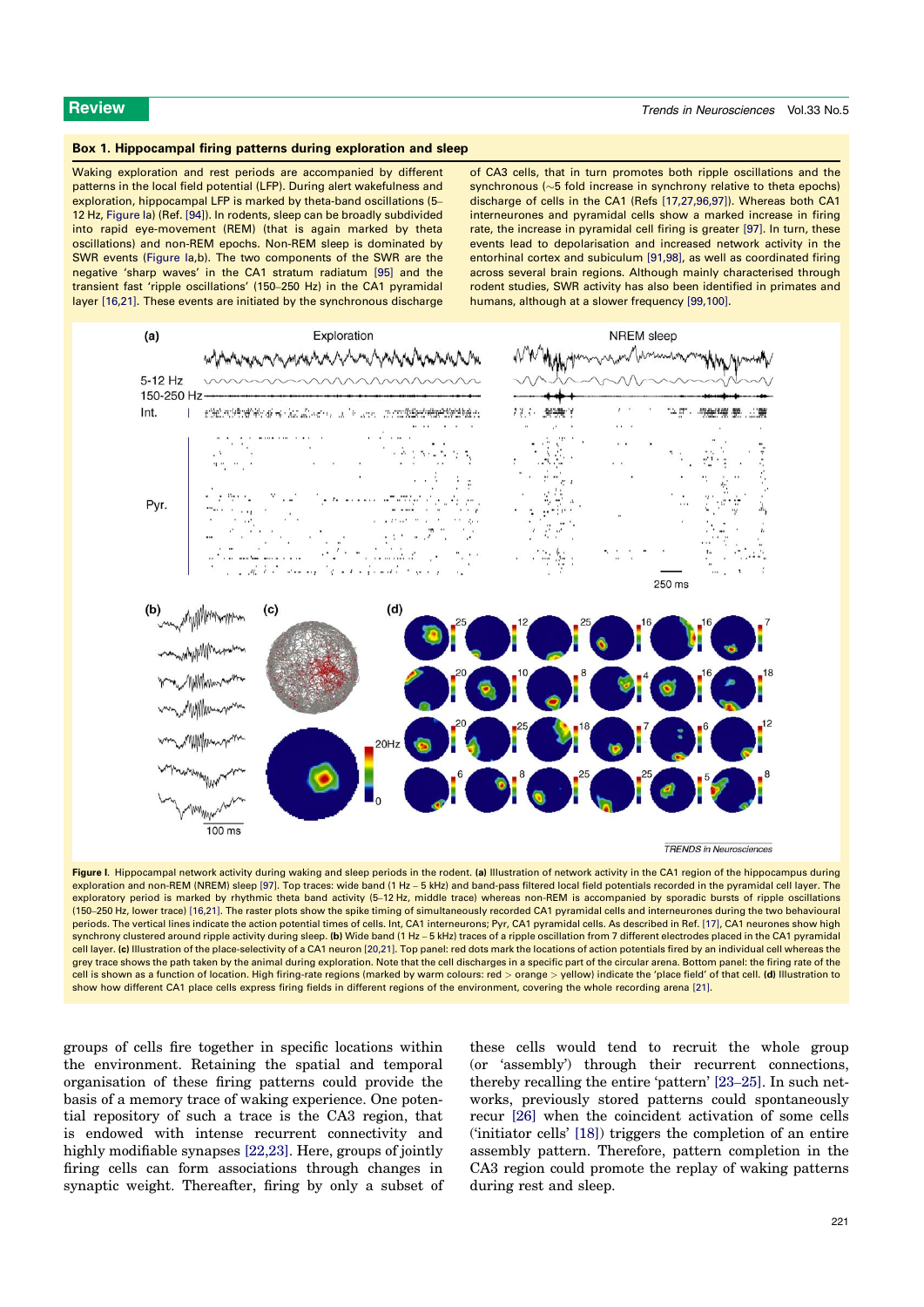Immobility and non-REM sleep are marked by sporadic bursts of synchronous firing in the CA1 and CA3 regions, coordinated by SWR events. These events are thought to be initiated within the CA3 region [17,27], and therefore ensemble activity during SWR is primarily governed by the established synaptic weights within the CA3 area, and between the CA3 and CA1 regions. Thus, firing patterns during SWR could be shaped by pattern completion so as to promote the joint firing of hippocampal assemblies representing a memory trace. In turn, this rehearsal-like 'reactivation' of stored memory traces could facilitate their consolidation [28].

The development of large-scale multi-channel recording techniques in behaving rodents [29] has provided physiological evidence in support of this conjecture. Using these techniques, the experimenter can record the firing patterns of large ensembles of cells in the animal while it explores and sleeps, making it possible to test whether the waking activity patterns of place cells are reactivated in subsequent sleep. First shown by Wilson and McNaughton, CA1 pyramidal cells with overlapping place fields show a greater tendency to fire together during sleep following exploration than do cells encoding different locations. Moreover, this relationship was strongly reduced in the sleep preceding the exploration [30] . Thus, different groups of cells fire together from one sleep to another according to the configuration of place fields in the intervening exploration [31–33] (Figure 1). Importantly, sleep reactivation was strongest during SWR [31,33,34]. These techniques have been used extensively to demonstrate how patterns of waking activity are reflected in sleep SWR, utilising different kinds of analyses [35]. An important next step was to show that reactivated patterns reflect more than just the configuration of place fields in the previously explored environment.

# Reactivated hippocampal firing patterns reflect exploratory behaviour

If reactivation of hippocampal firing patterns underlies the consolidation of hippocampus-dependent memories, reactivated patterns ought to reflect not only the environment the animal explored, but also its recent behaviour. Several

studies have shown that sleep firing patterns reflect the path taken by the animal during exploration. When animals run for food on a narrow track, place cells fire in a controlled order while the animal traverses each place field in turn. Under these conditions most place cells tend to fire in one direction only, so that pairs of these cells show a temporal bias in their joint firing patterns (i.e. one cell tends to fire before the other). This temporal bias during exploration is retained into subsequent sleep [36]. Moreover, further studies have demonstrated that entire firing sequences of cells active during track running are replayed in following sleep-SWR, but on a faster timescale than during the track running [37,38] (as represented by the schematic in Figure 2). It should be noted that such sequence replay also takes place during REM sleep [39].

Ensemble activity during SWR in rest periods also reflects the behaviour of the animal in 'open field' environments, where the animal is free to explore an arena and does not follow a stereotyped path. Here, waking firing patterns are more reliably reactivated during SWR when the animal has spent a longer time exploring the recording arena [32]. Moreover, reactivation improves even on the linear track if the animal spends more time shuffling back and forth on the path [40], collectively suggesting that reactivation improves with experience.

A further indication that SWR firing patterns reflect behaviour, and not simply the environment, comes from the fact that more frequently visited places are reactivated more strongly in subsequent sleep. It was shown that, during subsequent sleep, the firing synchrony of cells encoding a particular location increased as a function of the time spent in that location during the previous exploration period [33]. Thus, reactivated patterns were biased towards the most visited places (Figure 3).

Together, these findings argue that firing patterns associated with exploration are reactivated during sleep. The caveat to all these studies is that no specific learning paradigm has been performed in these experiments. Recent work has shown that inhibiting synaptic release in CA3 pyramidal neurons after learning suppresses both reactivation in the CA1 region and the consolidation of context-dependent memory, indicating that these



Figure 1. Reactivation of place-related waking firing patterns. The figure provides a schematic illustration of how neuronal firing patterns associated with visited places are reactivated during sleep [30,33]. Panels show the location of firing fields from four hippocampal pyramidal cells in two environments. Note that in the circular arena, cells C and D show overlapping place fields, whereas in the rectangular environment cells A and B overlap. The bottom panels show raster plots for the same 4 cells during a sequence of exploration and sleep periods in the circular arena and then the rectangle environment. Note that during theta periods in the circular arena, cells C and D fire together within a single theta cycle, and continue to rigorously fire together during SWR in subsequent sleep. However, during exploration in the rectangle environment, cells C and D no longer fire together, and consequently do not fire together during the next sleep session. Conversely, cells A and B do fire together in this environment and fire together in the following sleep session. Thus, the tendency of cells to fire together is reorganised between sleep sessions, depending on the spatial firing patterns of the pyramidal cells during exploration.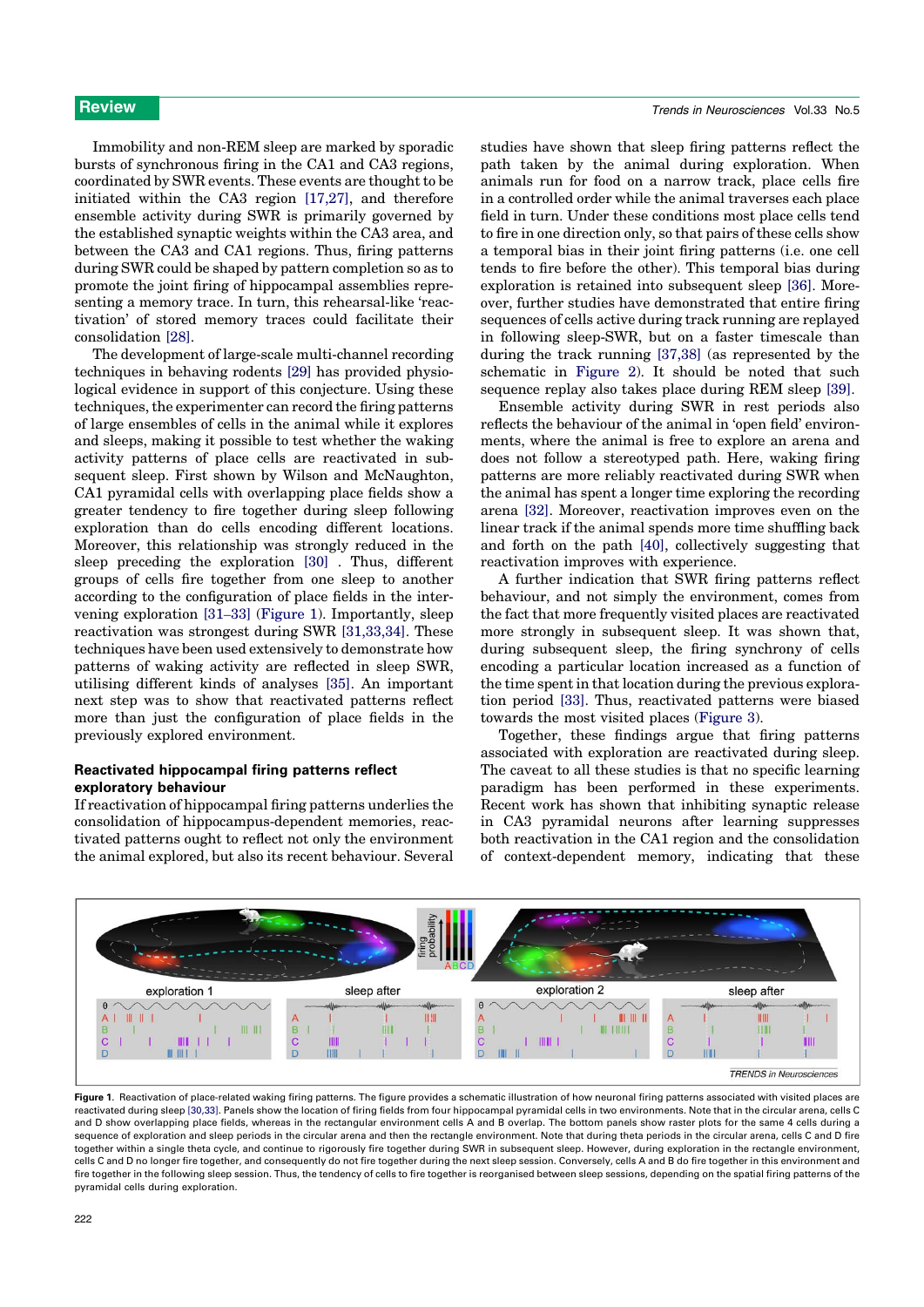

Figure 2. Reactivation of spike sequences. This figure shows a schematic illustration of how CA1 pyramidal cells tend to fire in the same order during sleep as during a prior track running session [37,38]. Upper panel: firing probability of six hippocampal pyramidal cells A–F as a function of the location of the rat as it traverses the linear track. Bottom panels: spike times of the same cells during sleep before and after the track running. Note that in the first sleep (the sleep before track running), cells fire in an order that is unrelated to ensemble firing patterns during subsequent track running. However, in sleep after exploration, the order of cell firing during an SWR reflects the order in which the cells fired during track running.

phenomena are related [34]. Additional evidence linking reactivation to memory comes from the fact that memoryimpaired aged rats exhibit impaired sequence reactivation [41]. Finally, two recent reports indicate that SWR emission during rest periods is associated with consolidation. By real-time detection of SWR it was possible to stimulate afferents to the CA1 region at the beginning of SWR, thereby preventing the full expression of SWR. Rats with disrupted SWR during rest following a spatial memory task showed a weak impairment in learning over days [42,43]. Such data indicate a role for SWR in the consolidation of spatial memory. However, there is a possibility that electrical stimulation during SWRs could have altered CA3–CA1 synaptic connections in these experiments, so disrupting learning [44,45]. Moreover, it is also not clear whether SWRs alone, or reactivation during SWRs, promote consolidation. Therefore, it has not been directly shown so far that reactivated patterns represent memory traces in the process of consolidation. Even so, we know that reactivated patterns represent previous waking experience that first require their storage within the hippocampus. The putative mechanisms underlying these processes are discussed in the following section.

# Does synaptic plasticity underlie reactivated patterns?

Donald Hebb was the first to speculate that memories could be encoded by the coordinated, 'reverbatory', activity of cell populations and that such activity packets might be stabilised into more permanent constructs (Hebbian cell assembly) due to the 'persistence or repetition' of this activity. This would tend to induce 'lasting cellular changes that add to its stability' [26]. The discovery of long-term potentiation (LTP) [46] provided a potential physiological mechanism, and LTP can be induced through the frequent pairing of pre- and post-synaptic action potentials (i.e. a Hebbian learning rule). Many forms of synaptic plasticity are dependent on NMDA-type glutamate receptors (NMDARs), including LTP at the synapses between pyramidal cells in the CA3 and CA3–CA1 areas [47,48]. Blocking NMDARs has been shown to impair both spatial learning [49,50] and the consolidation of certain hippocampus-dependent memories [51]. Thus, NMDAR-dependent synaptic plasticity could underlie the storage of memory traces for subsequent reactivation.

# Spike timing dependent plasticity (STPD) and sequence replay

The replay of place cell sequences after exploration of one dimensional (1D) environments could be explained by the formation of asymmetric associations between place cells during track running, such that, during sleep, cells tend to fire in the same order as during exploration. These asymmetric associations could be established following a form of Hebbian mechanism known as STDP. In this NMDARdependent process, potentiation only occurs when the presynaptic cell fires before the postsynaptic cell; if the postsynaptic cell fires first then depression results [52,53]. During track running, place fields expand backwards relative to the direction in which the animal is running, a process that is NMDAR-dependent [54–56]. Such an effect could be explained by the formation of stronger associations between cells with neighbouring place fields, so that each cell strengthens its connection weight with those postsynaptic cell pairs that lie next in the direction that the animal is running. These asymmetric associations could bias cells to fire earlier on the next traversal of the track and potentially contribute to the formation of assembly sequences for subsequent reactivation.

# Synaptic plasticity in the reactivation of places

Conversely, in 2D environments the animal can take many different paths while it explores its environment. Here, cell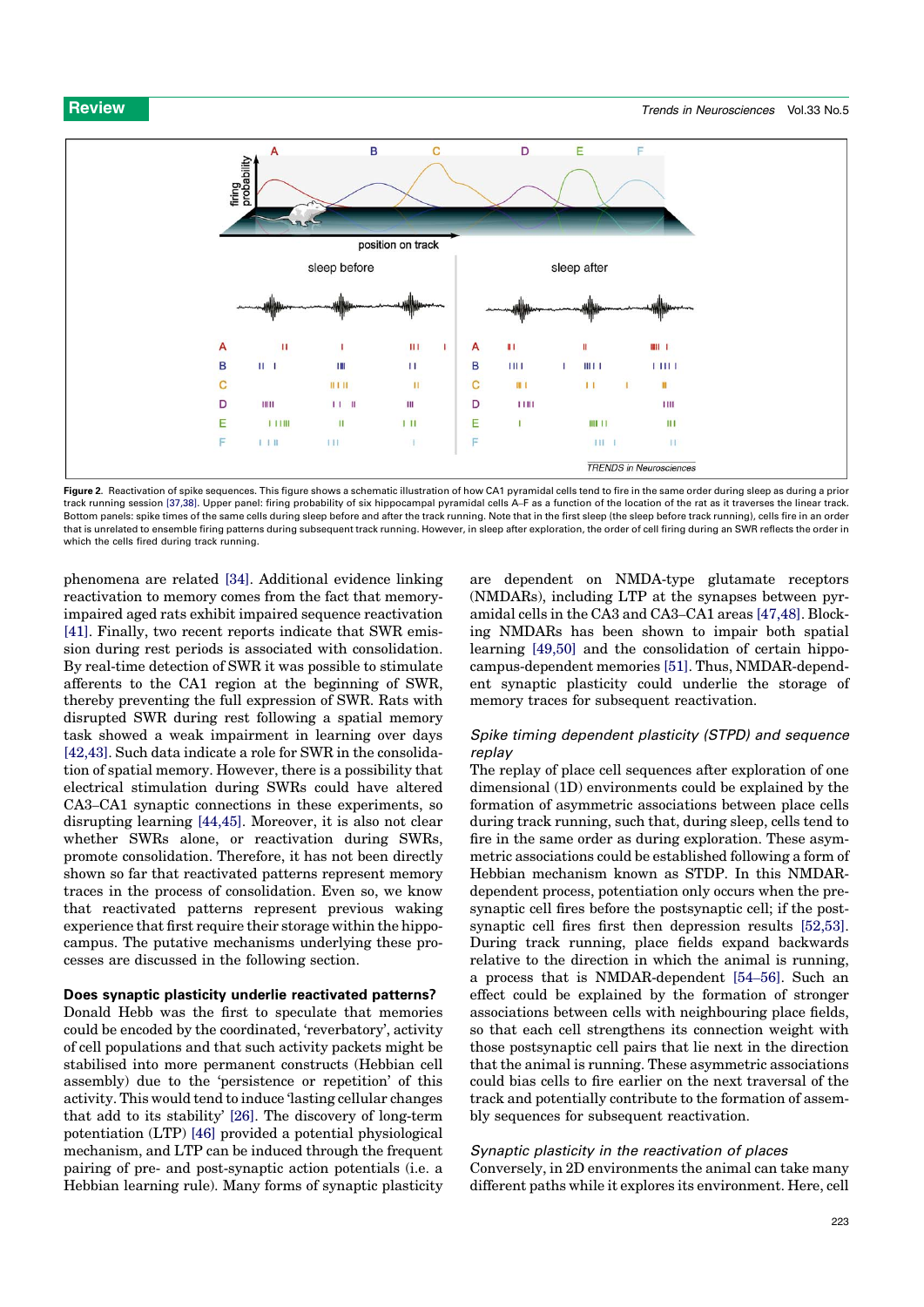

Figure 3. Behaviour-dependency of sleep reactivation following exploration of 'open field' environments. (a) Representative examples of two CA1 place cells with overlapping fields recorded in a square environment. (b) Cross-correlation between the spike times of the same cells with the region of the environment where both cells fired together, referred to as their 'cofiring field' [33]. (c) Change in sleep SWR cofiring between pairs of cells as a function of the time spent in their cofiring field. Note that the more time spent during exploration in the 'cofiring field' of a cell pair, the bigger the increase in their SWR cofiring in sleep after exploration relative to control sleep before. This change in SWR cofiring was larger for novel (Nov, marked in purple) than familiar (Fam, marked in green) environments. Figure adapted from Ref. [33].

pairs with overlapping fields will not necessarily fire in a set pre–post order because the animal will not consistently cross one field before another. Yet reactivation of places occurs even if cells do not exhibit a temporal bias in their waking firings needed for STDP [32]. The firing rates of cells are correlated between waking and sleep sessions, and changes in rate between sleep sessions could thus promote the joint firing of different subsets of cells [57,58]. However, this 'rate-reactivation' alone cannot explain the cofiring of cells observed during reactivation [33], and associative changes involving synaptic plasticity between cells are likely to be required. A recent report indicates that the joint firing tendency (cofiring) of cells during subsequent sleep depends on how many times they fired together during exploration. In addition, these cells must fire together within short  $(<50$  ms) time intervals in order to observe reactivation [33], reminiscent of the coactivity required by Hebb's learning rule. Indeed, recent data suggest that precise pre–post order is not required to induce LTP at CA3–CA1 region synapses [59,60],

suggesting that LTP can occur at synapses between cells that repeatedly fire together, and even if they do not fire in a set temporal order.

Incorporating labile representation of novel waking experience into pre-existing representations could require additional processes to prevent their degradation through interference with already existing representations.

### Reactivation after exploration of novel environments

Spatial learning often involves forming internal representations of newly encountered environments. The stabilisation of new place representations requires NMDARdependent plasticity. NMDAR blockade does not prevent the recall of place maps representing familiar environments, or the formation of new context-specific place maps that emerge upon entry to a novel environment. However, when administered prior to experience in the novel environment, NMDAR blockade prevents the subsequent reinstatement of these newly-established place maps 24 hours later [61], implying that encoding and/or consolidation are disrupted rather than retrieval processes. Thus, synaptic plasticity within the hippocampus could be upregulated in novel environments, thereby facilitating encoding of new places and events. Tulving and colleagues proposed the 'novelty-encoding hypothesis' whereby the probability of long-term storage of information varies directly with the novelty of the information [62]. In this way, enhanced reactivation following novel experience could preferentially facilitate the consolidation of memory traces representing those events. Consistent with this hypothesis, reactivation is stronger following exploration of novel than familiar environments [33,63] (Figure 3). Exploration of novel environments is associated with increases in the firing rate [64,65] and coordination of CA1 pyramidal cells [66], that could promote neuronal plasticity. Moreover, exposure to novel environments results in a lower threshold in CA1 for LTP induction facilitated by dopaminergic D1/D5 receptor activation [67]. In addition, exposure to novelty promotes increases in hippocampal levels of acetylcholine [68] and noradrenaline [69], both of which can facilitate LTP [59,70].

### Plasticity during exploration-associated SWRs

SWR emission is not restricted to sleep or waking periods of long immobility. Exploration-related SWR (eSWR) can occur during pauses in locomotion at the border of theta oscillations, or even while the animal is still moving [32,66].

CA1 and CA3 pyramidal cell firing patterns exhibit reduced place-selective firing as a function of the time elapsed following theta oscillations [32,71], so that SWRrelated firing during periods of long immobility is less influenced by the location of the animal [32]. By contrast, during eSWR, cells within their place field fire more robustly than outside (Figure 4a). This enhanced firing represents an overlap of spatial inputs – presumably originating in the entorhinal cortex [72,73] – and the SWR-related firing of the CA3 region. The combination of these two inputs produces a greater-than-sum firing of CA1 area pyramidal cells [32] (Figure 4b). Thus, during these events, cells with place fields in the location where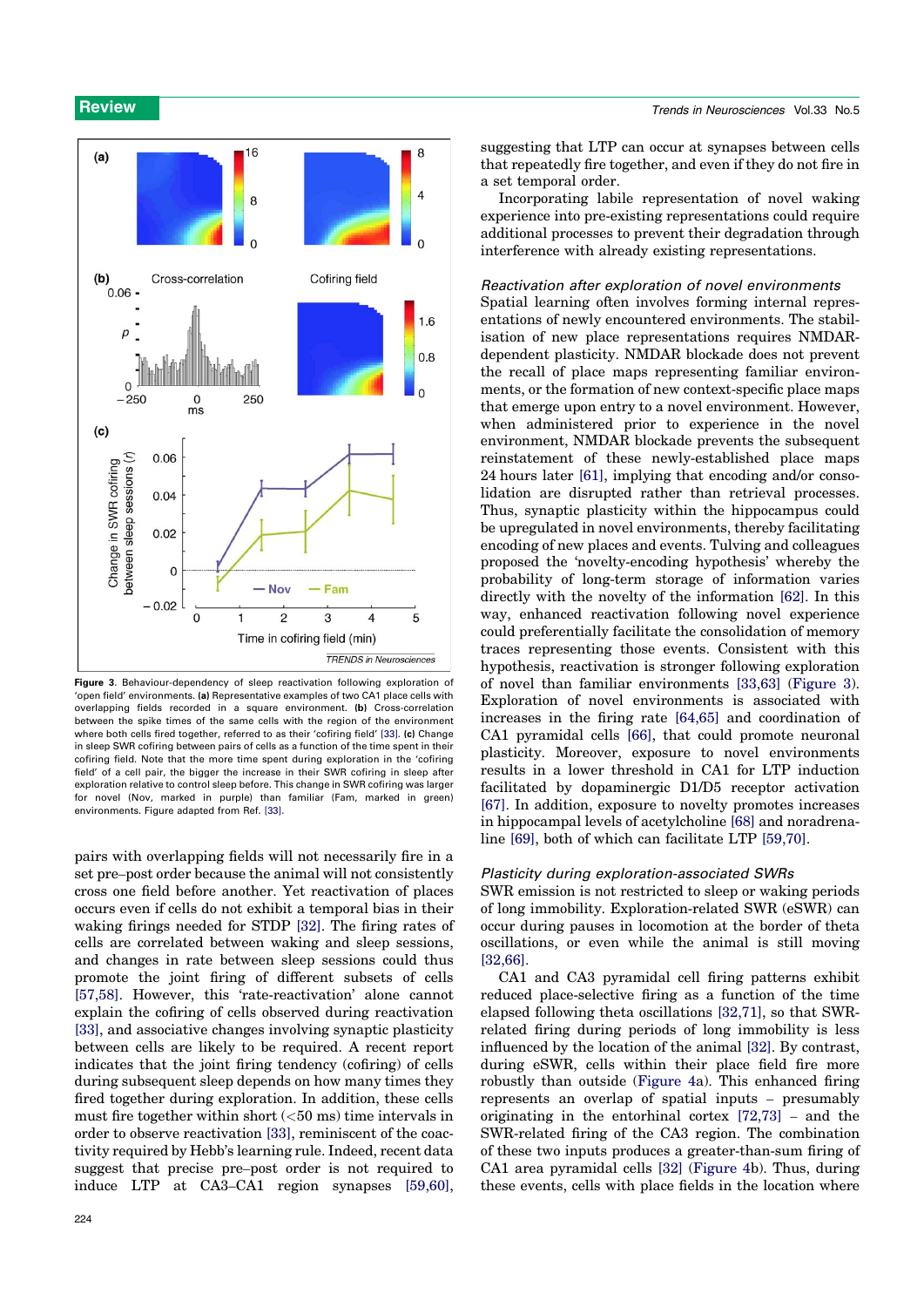

Figure 4. SWR-related firing patterns of CA1 pyramidal cells during brief pauses in exploration. (a) SWR firing response of a CA1 place cell during SWRs that occurred during or near to theta periods (eSWR). The eSWR firing response was calculated separately for eSWRs that occurred inside or outside the place field of the cell depicted in the right panel. The cell's peak firing response is larger for eSWRs that occur inside its place field [32]. (b) The eSWR network response of CA1 pyramidal cells is greater inside than outside of their place fields [32]. (c) Organisation of spatial firing patterns during eSWR. The figure shows a schematic illustration of a scenario where a rat traverses three place fields (green, blue and red) before pausing for a food reward, where an eSWR occurs. The red cell exhibits the strongest firing during eSWR because the eSWR occurs at the centre of its place field, whereas the green cell, having a place field outside the eSWR field, fires the weakest. Stronger-firing cells tend to start firing earlier during eSWRs, hence recently firing cells with infield eSWR location tend to fire first, whereas cells with a place-field outside the eSWR location will fire last [65]. (d) An example of reverse-order reactivation of pyramidal cells during eSWR. The upper panels show wide-band (1 Hz–5 kHz) traces from three different recording sites within the pyramidal cell layer; the lower panels show a raster plot of the simultaneous activity of CA1 pyramidal cells. Each line shows the activity of a different cell, with vertical lines marking spike-times. Cells were sorted according to the time of their last spike before the leading eSWR border. Note that pyramidal cells show a tendency to fire in a reverse order during the eSWR window relative to their previous ranked firing. The eSWR window is marked in grey. The top horizontal bar marks the time interval shown in the expanded traces in the second panel. Panels (a) and (b) are adapted from Ref. [32]; panel (d) is adapted from Ref. [65].

the eSWR was emitted fire together strongly, providing the conditions for a further strengthening of associations between them [32]. Spatial inputs therefore select which CA3 and CA1 cell assemblies are active during eSWR. Some studies have reported that the incidence of eSWR-like high-frequency oscillations could be higher in a novel environment than in a familiar environment, suggesting that these are involved in the boosted reactivation of patterns associated with the novel environment [66]. These

data suggest a dual role for SWR, both in facilitating initial trace acquisition during active exploration and in promoting the replay of memory traces. Indeed, recent data indicate that the hippocampus can rapidly switch between coding and replay modes.

# Reactivation during brief pauses in exploration

An assumption in the two-stage model of memory formation is that trace reactivation occurs during sleep, so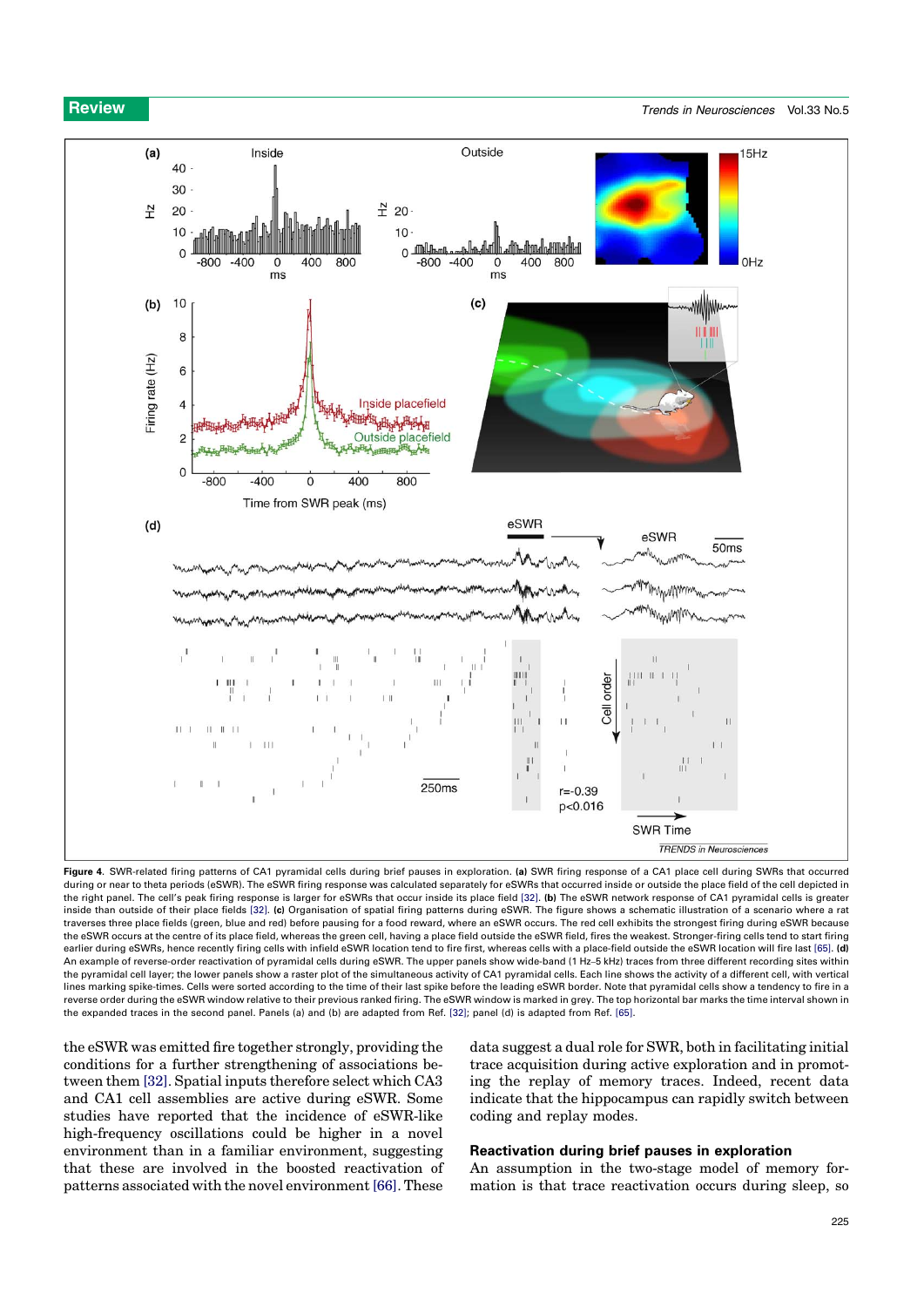as to reduce interference caused by ongoing trace formation. However, recent findings show that reactivation also occurs during SWR in brief pauses of exploration [63,74,75].

Ensemble firing is organised into sequences during SWR at reward locations (Figure 4c) [63,65,73,75]. The first demonstration of this was made during SWRs recorded at reward locations at either end of a linear track. In these SWRs, place cells fired in an order that reflected the position of their place field on the track. However, this 'replay' of track running occurred in reverse order, such that the most recently visited locations were replayed first [74,75]. It was subsequently shown that both forward and reverse replay can take place in these SWRs, and it was proposed that the order of replay depends on whether the animal is just about to leave the food reward location (forward replay) or has recently arrived (reverse) [74], although this remains to be confirmed (but see Ref. [76]). Sequences that are replayed in reverse order are unlikely to be established during locomotion through asymmetric synaptic modification because STDP should lead to replay firing in the same order as during track running (i.e. forward), as described above. In such a case, forward replay could be similar to that seen in sleep, reflecting asymmetric associations formed between place cells during exploration. On the other hand, reverse replay is likely to be driven by recent network activity prior to the SWR [65]. Such replay is likely to take place during eSWRs, when place-selective drive itself can promote reverse replay [65] (Figure 4c). This idea is supported by the fact that, in open-field exploration where the animal can follow varied trajectories, firing during eSWR shows reverse replay of recent activity (Figure 4d), whereas no reverse replay is observed during SWR in longer periods of immobility [65]. Moreover, there is little anticipatory forward replay of open-field exploration during eSWR [65]. In fact, several models of reverse replay assume increased depolarisation for recently firing cells with place fields at the SWR location [74,75,77].

Thus the hippocampus can rapidly switch between encoding and replay modes during waking activity. During exploration, reverse replay might serve to coordinate recent spiking activity, and perhaps facilitate associations between cells representing salient features in the environment, such as a reward. In 1D environments, forward replay could represent the early stages of consolidation. Some forward replay could represent an anticipatory context-appropriate retrieval that prepares for subsequent route-taking, as in the theta-based forward-sweeping of successive locations that occurs at decision points [78]. Such 'retrieval' is not mutually exclusive with the process of consolidation.

# Reactivation occurs throughout the brain

Whereas it remains controversial whether the hippocampus is the final repository of spatial/episodic-like memory, joint reactivation between hippocampus and cortex remains central to the concept of systems consolidation. Several lines of evidence suggest that reactivation is coordinated throughout the brain. Initially, Qin et al. showed in both the hippocampus and parietal cortex that pairs of cells that expressed joint activity during behaviour continued to fire together in subsequent sleep [79]. This reactivation occurred between the two regions, as well as within each individually, suggesting that reactivation is a global and coordinated phenomenon. This finding has been extended by work showing that similar reactivation occurs between groups of neurones from several different cortical regions that are not necessarily monosynaptically connected [80]. This coordinated and brain-wide reactivation is consistent with the replay of a memory trace that is distributed across different brain regions, with each area contributing a component of the trace that reflects its role in waking processing. In support of this idea, Pennartz and colleagues report that reactivation of basal ganglia waking activity is strongest for reward-related neurones and that hippocampal–striatal ensembles are reactivated together during sleep, suggesting a putative mechanism for the consolidation of place–reward associations [81,82]. In addition, recent data taken from recordings in the hippocampus and visual cortex showed that coherent reactivation of behaviourally relevant sequences tends to co-occur in both structures [37]. Using a similar paradigm as described above, sequences of hippocampal cells were established during track running. However, some visual cortical cells also showed firing that was restricted to segments of the track (probably firing in relation to visual cues), and thus also fired in a set order. During slow-wave sleep, segments of these sequences in both visual cortex and hippocampal cells were replayed. Although this sequence replay was infrequent, they tended to co-occur. Finally, recent data demonstrated that reactivation in the prefrontal cortex preferentially occurs during hippocampal SWRs [83].

### Hippocampal–neocortical dialogue during sleep

In the previous section we described how reactivation is coordinated between the hippocampus and other cortical areas. However, a description of the physiological mechanism behind this coordinated replay is still lacking. The network interactions between the hippocampus and the neocortex have been examined in detail. Much of this work aimed to describe the temporal relationship of hippocampal SWRs to neocortical network oscillations. It has been shown that SWR are temporally aligned with cortical spindles (10–18 Hz), slow-wave oscillations and slow-waveassociated delta waves [84–87], and these could indeed favour hippocampal–neocortical dialogue. Synchronisation of hippocampal network patterns to neocortical slow oscillations has drawn special attention. Neocortical slow oscillations are related to up and down states: during slowwave sleep and anaesthesia, the membrane potentials of neocortical neurones show a bimodal distribution and fire spikes in blocks of increased firing (known as the 'up state'), followed by periods of quiescence ('down state') [88]. Several studies have demonstrated that SWR activity is modulated by cortical up and down states although the findings of these studies do not converge. Some studies indicate that SWRs tend to occur in the up state [37,84,86] whereas others suggest that they preferentially occur during the down-to-up state transition [89,90]. These differences are possibly due to the different methods (and different brain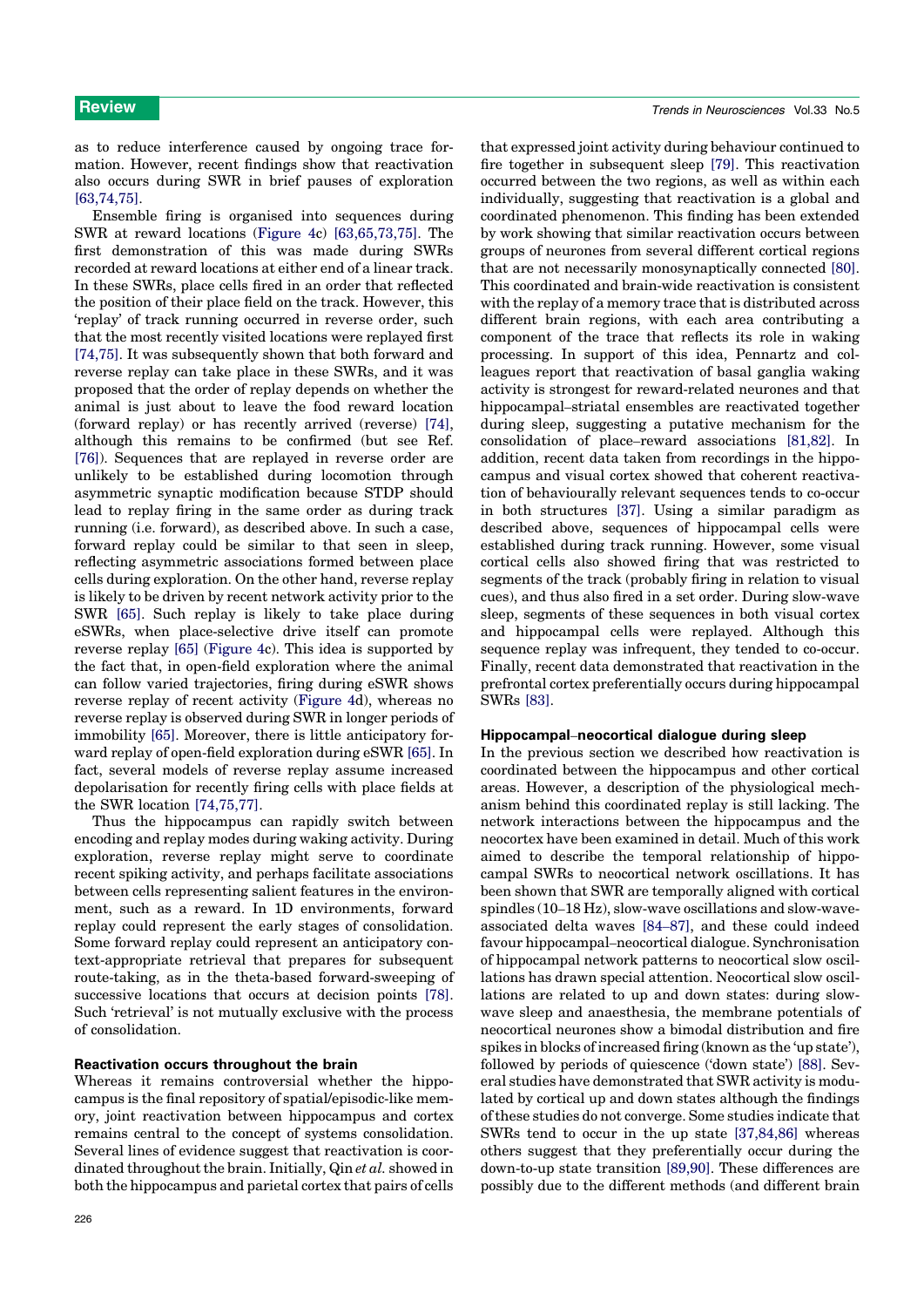regions) used to estimate the occurrence of up and down states. Some studies suggest that reactivation during SWRs occurs later than neocortical up-state transitions [37]. This temporal relationship could potentially allow cortical firing, acting via the entorhinal cortex, to influence which patterns are reactivated in the hippocampus. Such inputs could provide partial triggers, enabling CA3 pattern completion to reinstate the closest stored trace. In turn, these completed CA3 patterns during SWR firing can recruit the subset of specific cortical assemblies, via the CA1 region. Indeed, it has been shown that, in some brain areas receiving direct input from hippocampus, units discharge consistently after hippocampal SWRs – such regions include the entorhinal cortex [91], the prefrontal cortex [92] and the ventral striatum [82].

### Conclusions

In many cortical areas, if not all, waking patterns of neuronal activity spontaneously recur during subsequent sleep. Indeed, any cortical circuits that possess excitatory recurrent collateral systems could potentially store waking patterns to be reactivated.

The hippocampus seems especially prepared to orchestrate brain-wide reactivation: it is at the end of a cortical hierarchy of associational processing, giving it access to highly-refined multimodal representations. Moreover, pyramidal cell assemblies in hippocampal CA3 are densely interconnected, enabling it to associate, store and recall vast numbers of complex patterns [23]. Finally, it has the capacity to switch rapidly between online and offline modes, seemingly ideal for memory formation and consolidation, respectively. This is in agreement with the idea that waking experience, initially processed by modalityspecific neocortical circuits, can be associatively bound in

### Box 2. Outstanding questions

- Although studies have shown that reactivated patterns are related to the prior behaviour of the animal, and that SWR emission could facilitate spatial learning, no study has yet shown whether reactivation itself reflects acquired memory traces or plays a role in consolidation. One must therefore ask:
- i). Specifically, in a complex memory task, does reactivation reflect what has been learned?
- ii). For example, in a task where a number of items must be learned, are representations of the recalled items reactivated more strongly or frequently than the poorly-learned items?
- iii). In general, can reactivation predict future recall of acquired information?

. No data as yet shed light on how reactivation might facilitate consolidation; whether reactivation might result in the transfer of information from the hippocampus, and/or strengthen the associations between mnemonic items across different brain regions? Does reactivation play a role in the consolidation of all types of

hippocampus-dependent memories, or of only certain types?

 A further outstanding issue is related to the mechanism behind reactivation. While synaptic plasticity is likely to be required for the storage of reactivated patterns, it is not clear what kind of network events bring about plastic changes and what changes occur at the cellular and synaptic levels.

• Finally, the factors that govern the reactivation of specific patterns are also not understood. Do extrahippocampal inputs control which patterns are reactivated?

the hippocampus such that a long-term link is established between the different components of a memory trace. It is this complete association of components that constitutes an episodic memory, and it seems that the long-term consolidation of such an association requires reactivation by the hippocampus in order to coordinate the progressive recruitment of the interrelated components in downstream cortical areas. SWR network burst patterns in the hippocampus, and cortical events associated with them, could reflect the mechanism of such recruitment, and could thus provide the substrate for controlled consolidation of complex memory traces.

Although many questions remain (Box 2), the evidence reviewed above strongly suggests that SWR-associated hippocampal reactivation is a robust phenomenon that has the attributes necessary to implement episodic memory consolidation. The greater temporal control over hippocampal processing provided by optogenetics [93] should yield more definitive evidence for the role of reactivation in consolidation, as well as the mechanisms underlying this phenomenon.

### Acknowledgements

We would like to thank Andrew Sharott, Collin Lever, Mark Cunningham and Jack Mellor for their helpful comments on this manuscript as well as Timothy Senior for helpful discussions and Ben Micklem for help with artwork and design.

### References

- 1 Scoville, W.B. and Milner, B. (1957) Loss of recent memory after bilateral hippocampal lesions. J. Neurol. Neurosurg. Psychiatry 20, 11–21
- 2 Moscovitch, M. et al. (2006) The cognitive neuroscience of remote episodic, semantic and spatial memory. Curr. Opin. Neurobiol. 16, 179–190
- 3 Morris, R.G. et al. (1982) Place navigation impaired in rats with hippocampal lesions. Nature 297, 681–683
- 4 Riedel, G. et al. (1999) Reversible neural inactivation reveals hippocampal participation in several memory processes. Nat. Neurosci. 2, 898–905
- 5 Squire, L.R. (1992) Memory and the hippocampus: a synthesis from findings with rats, monkeys, and humans. Psychol. Rev. 99, 195–231
- 6 Frankland, P.W. and Bontempi, B. (2005) The organization of recent and remote memories. Nat. Rev. Neurosci. 6, 119–130
- 7 Zola-Morgan, S. et al. (1983) Recall of remote episodic memory in amnesia. Neuropsychologia 21, 487–500
- 8 Moscovitch, M. et al. (2005) Functional neuroanatomy of remote episodic, semantic and spatial memory: a unified account based on multiple trace theory. J. Anat. 207, 35–66
- 9 Cabeza, R. and St Jacques, P. (2007) Functional neuroimaging of autobiographical memory. Trends Cogn. Sci. 11, 219–227
- 10 Stickgold, R. et al. (2001) Sleep, learning, and dreams: off-line memory reprocessing. Science 294, 1052–1057
- 11 Marshall, L. and Born, J. (2007) The contribution of sleep to hippocampus-dependent memory consolidation. Trends Cogn. Sci. 11, 442–450
- 12 Marshall, L. et al. (2006) Boosting slow oscillations during sleep potentiates memory. Nature 444, 610–613
- 13 Maquet, P. (2001) The role of sleep in learning and memory. Science 294, 1048–1052
- 14 Milner, B. et al. (1998) Cognitive neuroscience and the study of memory. Neuron. 20, 445–468
- 15 Rechtschaffen, A. and Kales, A., (Eds.), (1968) A Manual of Standardized Terminology, Techniques and Scoring System for Sleep Stages of Human Subjects (National Institutes of Health Publication No. 204) Brain Information Service at the University of California.
- 16 Buzsáki, G. (1986) Hippocampal sharp waves: their origin and significance. Brain Res. 398, 242–252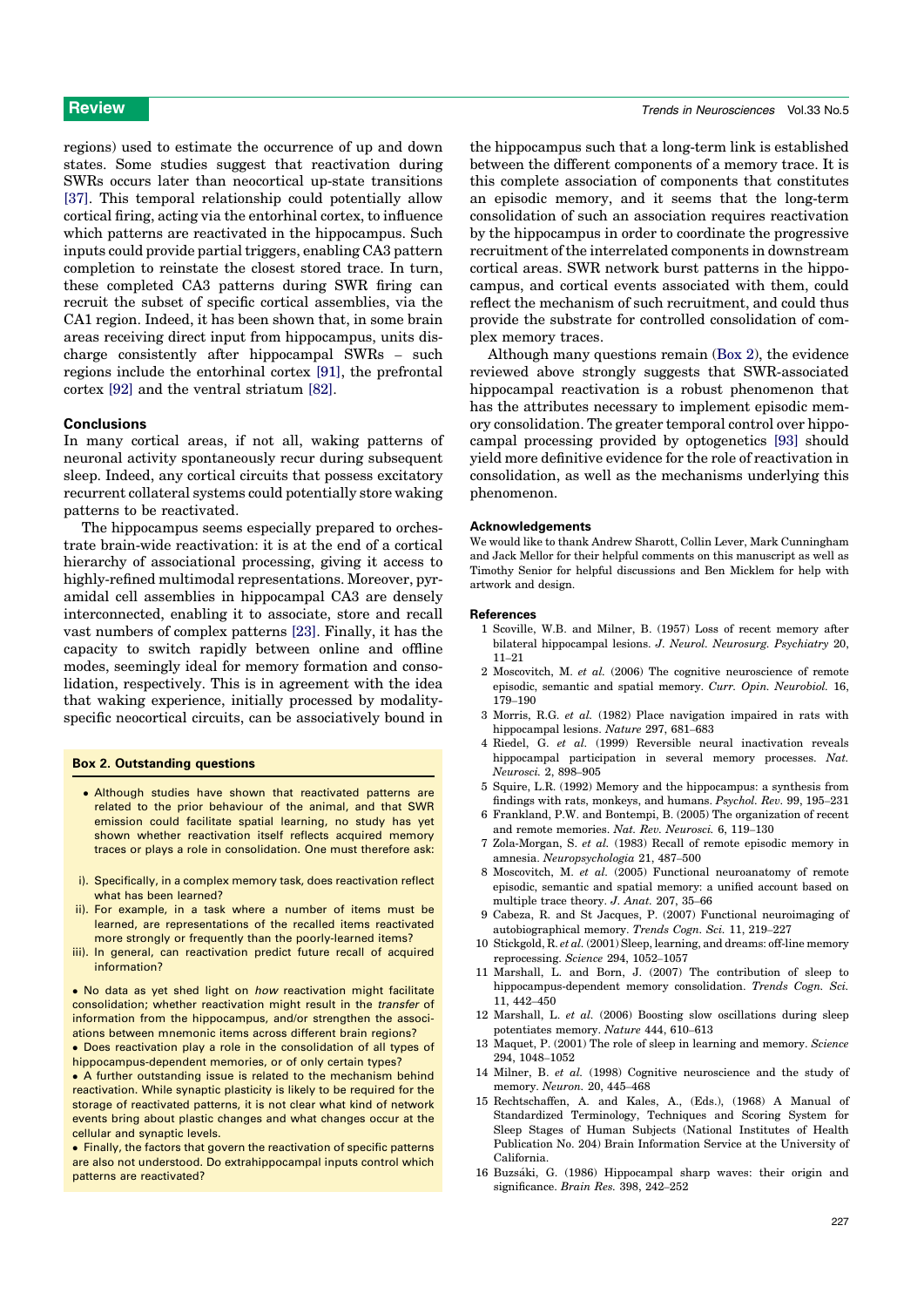# **Review Trends in Neurosciences** Vol.33 No.5

- 17 Csicsvari, J. et al. (1999) Fast network oscillations in the hippocampal CA1 region of the behaving rat. J. Neurosci. 19, RC20
- 18 Buzsáki, G. (1989) Two-stage model of memory trace formation: a role for 'noisy' brain states. Neuroscience 31, 551–570
- 19 McClelland, J.L. et al. (1995) Why there are complementary learning systems in the hippocampus and neocortex: insights from the successes and failures of connectionist models of learning and memory. Psychol. Rev. 102, 419–457
- 20 O'Keefe, J. and Dostrovsky, J. (1971) The hippocampus as a spatial map: preliminary evidence from unit activity in the freely-moving rat. Brain Res. 34, 171–175
- 21 O'Keefe, J. and Nadel, L. (1978) The Hippocampus as a Cognitive Map, Clarindon
- 22 McNaughton, B.L. and Morris, R.G. (1987) Hippocampal synaptic enhancement and information storage within a distributed memory system. Trends Neurosci. 10, 408–415
- 23 Treves, A. and Rolls, E.T. (1994) Computational analysis of the role of the hippocampus in memory. Hippocampus 4, 374–391
- 24 Nakazawa, K. et al. (2002) Requirement for hippocampal CA3 NMDA receptors in associative memory recall. Science 297, 211–218
- 25 Wills, T.J. et al. (2005) Attractor dynamics in the hippocampal representation of the local environment. Science 308, 873–876
- 26 Hebb, D.O. (1949) The Organization of Behavior: A Neuropsychological Theory, Wiley
- 27 Csicsvari, J. et al. (2000) Ensemble patterns of hippocampal CA3-CA1 neurons during sharp wave-associated population events. Neuron 28, 585–594
- 28 McClelland, J.L. and Goddard, N.H. (1996) Considerations arising from a complementary learning systems perspective on hippocampus and neocortex. Hippocampus 6, 654–665
- 29 Buzsáki, G. (2004) Large-scale recording of neuronal ensembles. Nat. Neurosci. 7, 446–451
- 30 Wilson, M.A. and McNaughton, B.L. (1994) Reactivation of hippocampal ensemble memories during sleep. Science 265, 676–679
- 31 Kudrimoti, H.S. et al. (1999) Reactivation of hippocampal cell assemblies: effects of behavioral state, experience, and EEG dynamics. J. Neurosci. 19, 4090–4101
- 32 O'Neill, J. et al. (2006) Place-selective firing of CA1 pyramidal cells during sharp wave/ripple network patterns in exploratory behavior. Neuron. 49, 143–155
- 33 O'Neill, J. et al. (2008) Reactivation of experience-dependent cell assembly patterns in the hippocampus. Nat. Neurosci. 11, 209–215
- 34 Nakashiba, T. et al. (2009) Hippocampal CA3 output is crucial for ripple-associated reactivation and consolidation of memory. Neuron. 62, 781–787
- 35 Tatsuno, M. et al. (2006) Methodological considerations on the use of template matching to study long-lasting memory trace replay. J. Neurosci. 26, 10727–10742
- 36 Skaggs, W.E. and McNaughton, B.L. (1996) Replay of neuronal firing sequences in rat hippocampus during sleep following spatial experience. Science 271, 1870–1873
- 37 Ji, D. and Wilson, M.A. (2007) Coordinated memory replay in the visual cortex and hippocampus during sleep. Nat. Neurosci. 10, 100– 107
- 38 Lee, A.K. and Wilson, M.A. (2002) Memory of sequential experience in the hippocampus during slow wave sleep. Neuron. 36, 1183–1194
- 39 Louie, K. and Wilson, M.A. (2001) Temporally structured replay of awake hippocampal ensemble activity during rapid eye movement sleep. Neuron. 29, 145–156
- 40 Jackson, J.C. et al. (2006) Hippocampal sharp waves and reactivation during awake states depend on repeated sequential experience. J. Neurosci. 26, 12415–12426
- 41 Gerrard, J.L. et al. (2008) Sequence reactivation in the hippocampus is impaired in aged rats. J. Neurosci. 28, 7883–7890
- 42 Girardeau, G. et al. (2009) Selective suppression of hippocampal ripples impairs spatial memory. Nat. Neurosci. 12, 1222–1223
- 43 Ego-Stengel, V. and Wilson, M.A. (2010) Disruption of rippleassociated hippocampal activity during rest impairs spatial learning in the rat. Hippocampus 20, 1–10
- 44 King, C. et al. (1999) Hebbian modification of a hippocampal population pattern in the rat. J. Physiol. 521, 159–167
- 45 Moser, E.I. et al. (1998) Impaired spatial learning after saturation of long-term potentiation. Science 281, 2038–2042
- 46 Bliss, T.V. and Lømo, T. (1973) Long-lasting potentiation of synaptic transmission in the dentate area of the anaesthetized rabbit following stimulation of the perforant path. J. Physiol. 232, 331–356
- 47 Bliss, T.V. and Collingridge, G.L. (1993) A synaptic model of memory: long-term potentiation in the hippocampus. Nature 361, 31–39
- 48 Martin, S.J. and Morris, R.G. (2002) New life in an old idea: the synaptic plasticity and memory hypothesis revisited. Hippocampus 12, 609–636
- 49 Morris, R.G. et al. (1986) Selective impairment of learning and blockade of long-term potentiation by an N-methyl-D-aspartate receptor antagonist, AP5. Nature 319, 774–776
- 50 Steele, R.J. and Morris, R.G. (1999) Delay-dependent impairment of a matching-to-place task with chronic and intrahippocampal infusion of the NMDA-antagonist D-AP5. Hippocampus 9, 118–136
- 51 McDonald, R.J. et al. (2005) NMDA-receptor blockade by CPP impairs post-training consolidation of a rapidly acquired spatial representation in rat hippocampus. Eur. J. Neurosci. 22, 1201– 1213
- 52 Markram, H. et al. (1997) Regulation of synaptic efficacy by coincidence of postsynaptic APs and EPSPs. Science 275, 213–215
- 53 Bi, G.Q. and Poo, M.M. (1998) Synaptic modifications in cultured hippocampal neurons: dependence on spike timing, synaptic strength, and postsynaptic cell type. J. Neurosci. 18, 10464–10472
- 54 Mehta, M.R. et al. (2000) Experience-dependent asymmetric shape of hippocampal receptive fields. Neuron. 25, 707–715
- 55 Mehta, M.R. et al. (1997) Experience-dependent, asymmetric expansion of hippocampal place fields. Proc. Natl. Acad. Sci. U. S. A. 94, 8918–8921
- 56 Ekstrom, A.D. et al. (2001) NMDA receptor antagonism blocks experience-dependent expansion of hippocampal 'place fields'. Neuron. 31, 631–638
- 57 Battaglia, F.P. et al. (2005) Firing rate modulation: a simple statistical view of memory trace reactivation. Neural. Netw. 18, 1280–1291
- 58 Pavlides, C. and Winson, J. (1989) Influences of hippocampal place cell firing in the awake state on the activity of these cells during subsequent sleep episodes. J. Neurosci. 9, 2907–2918
- 59 Isaac, J.T. et al. (2009) Hippocampal place cell firing patterns can induce long-term synaptic plasticity in vitro. J. Neurosci. 29, 6840– 6850
- 60 Wittenberg, G.M. and Wang, S.S. (2006) Malleability of spike-timingdependent plasticity at the CA3-CA1 synapse. J. Neurosci. 26, 6610– 6617
- 61 Kentros, C. et al. (1998) Abolition of long-term stability of new hippocampal place cell maps by NMDA receptor blockade. Science 280, 2121–2126
- 62 Tulving, E. et al. (1996) Novelty and familiarity activations in PET studies of memory encoding and retrieval. Cereb. Cortex 6, 71–79
- 63 Karlsson, M.P. and Frank, L.M. (2009) Awake replay of remote experiences in the hippocampus. Nat. Neurosci. 12, 913–918
- 64 Nitz, D. and McNaughton, B. (2004) Differential modulation of CA1 and dentate gyrus interneurons during exploration of novel environments. J. Neurophysiol. 91, 863–872
- 65 Csicsvari, J. et al. (2007) Place-selective firing contributes to the reverse-order reactivation of CA1 pyramidal cells during sharp waves in open-field exploration. Eur. J. Neurosci. 26, 704–716
- 66 Cheng, S. and Frank, L.M. (2008) New experiences enhance coordinated neural activity in the hippocampus. Neuron. 57, 303–313
- 67 Li, S. et al. (2003) Dopamine-dependent facilitation of LTP induction in hippocampal CA1 by exposure to spatial novelty. Nat. Neurosci. 6, 526–531
- 68 Giovannini, M.G. et al. (2001) Effects of novelty and habituation on acetylcholine, GABA, and glutamate release from the frontal cortex and hippocampus of freely moving rats. Neuroscience 106, 43–53
- 69 Ihalainen, J.A. et al. (1999) Comparison of dopamine and noradrenaline release in mouse prefrontal cortex, striatum and hippocampus using microdialysis. Neurosci. Lett. 277, 71–74
- 70 Katsuki, H. et al. (1997) Noradrenergic regulation of synaptic plasticity in the hippocampal CA1 region. J. Neurophysiol. 77, 3013–3020
- 71 Foster, T.C. et al. (1989) Spatial selectivity of rat hippocampal neurons: dependence on preparedness for movement. Science 244, 1580–1582